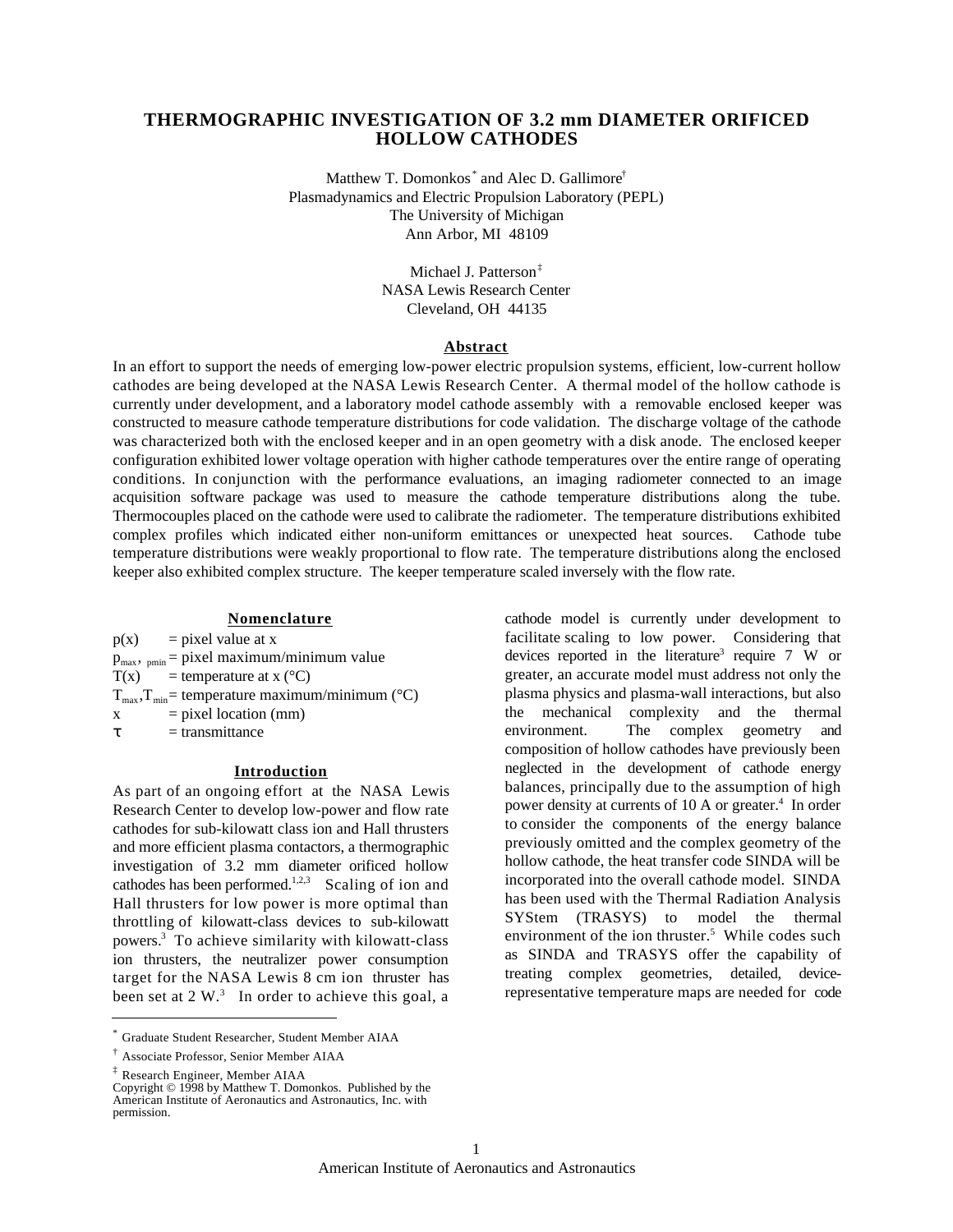validation. This paper describes the results of an experimental investigation aimed at generating a hollow cathode temperature database by using an imaging radiometer to measure the external cathode temperature distribution.

Most thermal data collected to date has consisted of point measurements from thermocouples or optical pyrometers. $6,7,8,9,10,11$ Mirtich and Kerslake<sup>9</sup> used Type R thermocouples to measure both cathode tube and insert temperatures on mercury hollow cathodes. From these data, a rough profile of the temperature distribution along the tube was reported.<sup>9</sup> Experiments performed at Giessen University on enclosed keeper neutralizers included point temperature measurements using a pyrometer, thermocouples, and thermistors. $^{10,11}$  In 1979, Seigfried and Wilbur<sup>8</sup> reported on experiments conducted with a quartz tube hollow cathode. This arrangement provided optical access to the insert, and the temperature was measured using a pyrometer.<sup>8</sup> More recently, Salhi<sup>6</sup> measured external cathode temperatures using thermocouples and a pyrometer. Internal insert temperatures were evaluated with a calibrated photodiode connected to the interrogation point by a quartz tube.<sup>6</sup> Thermocouple and pyrometer data were also incorporated into the recent 28,000 hour hollow cathode life test at the NASA Lewis Research Center.<sup>7</sup> All these efforts yielded temperature data at a small number of points.

Thermal imaging offers the potential for nonintrusive resolution of small scale temperature gradients in a hollow cathode assembly. Resolution of small fluctuations is required to validate the thermal modeling of low current hollow cathodes. The purpose of this paper is to present a database of temperature profiles recently obtained over a range of discharge currents and flow rates.

# **Experimental Apparatus**

## Cathodes

Since the overall goal of the program reported on here was to develop very-low-power hollow cathodes, some modifications to the cathode assemblies currently in use were employed.<sup>12</sup> Figure 1 illustrates the enclosed keeper geometry. The cathode tube length was extended relative to the other small cathode assemblies to reduce conduction losses, and an enclosed keeper was used to limit the radiation power loss from the cathode tube.<sup>12</sup> The assembly permitted removal of the keeper so that the performance benefits of an enclosed keeper system

could be quantified. Figure 2 depicts the open keeper configuration. In this case, a plate keeper with an orifice identical to that in the enclosed keeper was used. The cathode assembly procedure was similar to that detailed elsewhere.<sup>12,13</sup> In addition, a second cathode, designated SC9 (AR3 in Reference 12), with an open keeper configuration was also tested. Performance and fabrication details appear in Reference 12.



**a) Schematic**



**b) Photograph with Cathode and Heater Figure 1 - The Enclosed Keeper Assembly**

### Electrical Scheme

The cathode heater was powered by a 16 V, 10 A DC power supply, and a 55 V, 3 A supply maintained the discharge, as shown in Figure 3. The supplies were controlled by a computer based data acquisition and control system. Discharge current and voltage data were stored at regular intervals, and control limits were programmed to shutdown the cathode in the event of a harmful operating condition. In addition, an oscilloscope was used to monitor the discharge current and voltage on short time scales where the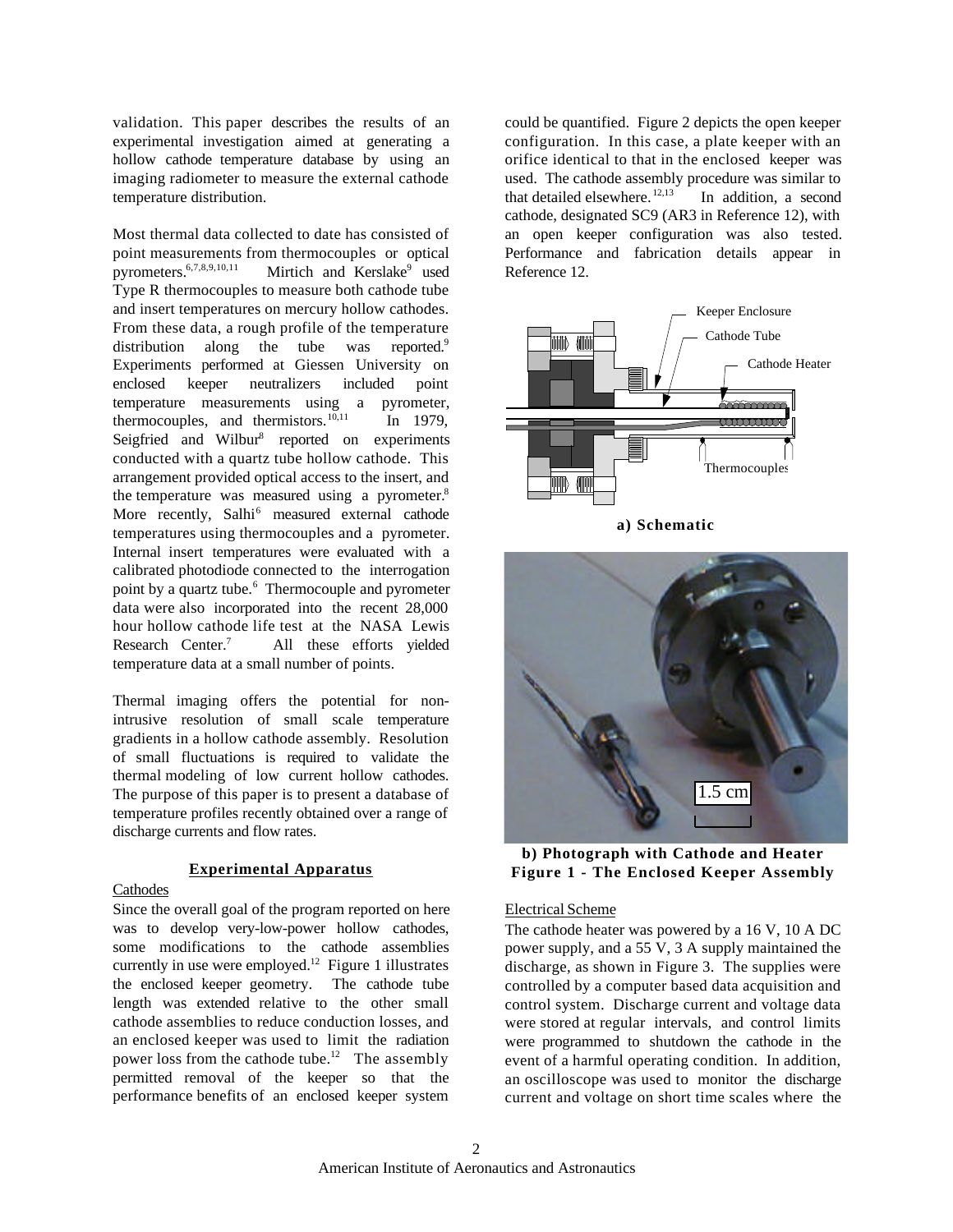noise inherent to plume mode onset. A plume mode discharge is characterized by high frequency and large amplitude voltage oscillations, and is induced by a reduction in flow rate until the anode (keeper) sheath extends to the cathode. In addition to the current and voltage, the data acquisition program was configured to read the chamber pressure, several thermocouple outputs, the output of an optical thermometer reading the orifice plate temperature, and the cathode mass flow rate.





## **b) Photograph with Thermocouples Figure 2 - The Open Keeper Assembly**

#### Propellant Feed System

Research grade xenon (99.999%) was supplied to the cathode via the expellant feed system illustrated in Figure 4. Electropolished stainless steel tubing 6.4 mm in outer diameter was used with ultra-high vacuum metal gasket seals at all junctions. A capacitance manometer was used to quantify the leak rate after alterations to the feed system. The flow rate was calibrated using a bubble flow meter over the range from 0.5 to 5 sccm, and the error in the flow rate measurement was approximately constant at  $\pm 0.06$  sccm over the range of flow. The delivery pressure of the regulator was set to 253 kPa (22 psig), and the flow rate was controlled using a mass

flow controller. The feed system is equipped with an in-line calibrator which enables flow rate calibration during operation.



**Figure 3 - VF-52 Diagnostics and Control System**



**Figure 4 - VF-52 Flow System Schematic**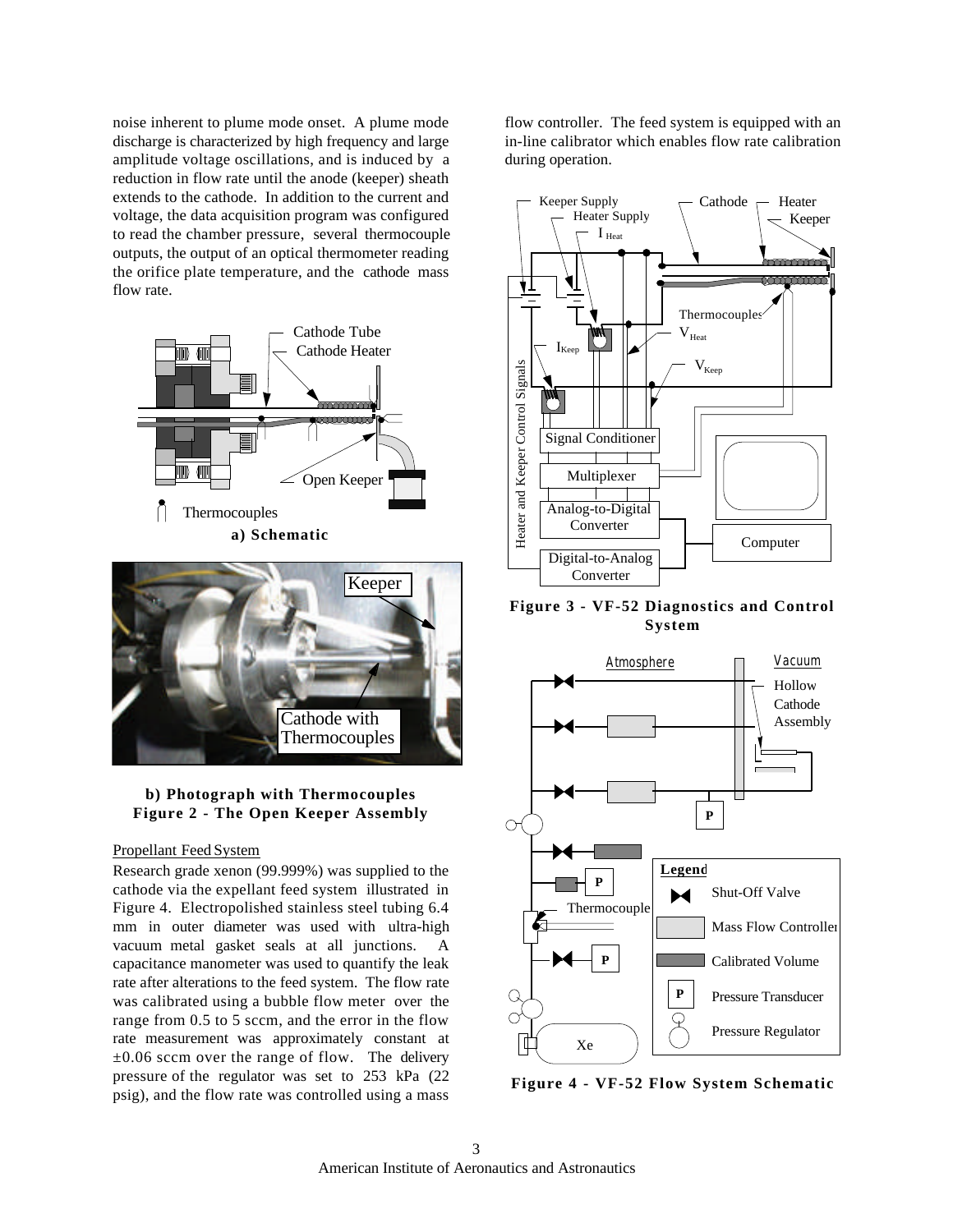#### Vacuum Facility 52

The tests reported here were conducted in Vacuum Facility 52 (VF-52), shown in Figure 5, at the NASA Lewis Research Center. VF-52 is a 61 cm diameter by 90 cm long chamber. A 25 cm diameter cryogenic vacuum pump was used to maintain a high vacuum in the chamber. The pump speed on Xe was approximately 1050 L/s, and operating pressures ranged from 2.7 x  $10^{-3}$  to 5.3 x  $10^{-3}$  Pa. The pressure was measured using a Bayard-Alpert ion gage.



**Figure 5 - The VF-52 Test Stand at the NASA Lewis Research Center**

# **Cathode Performance**

Cathode operation and performance evaluations were conducted similarly to those reported in Reference 12. The cathodes were run initially for approximately two hours before the performance characterization was initiated. The flow rate was changed at constant currents of 0.75, 1.00, and 1.50 A. The results of the performance characterization of both the enclosed and open keeper configurations are presented in Figure 6. The enclosed keeper geometry operated at lower voltage for all current and flow rate combinations and showed a smaller variation of discharge voltage with flow rate. Both configurations showed a gradual discharge voltage increase until plume mode was induced at low flow rates. At 1.50 A, the cathode remained in spot mode for both configurations over the range of flow rates tested. The open keeper configuration demonstrated anomalous behavior at 1.00 A, although this was likely an anode effect as will be discussed later.



# **Figure 6 - Performance Characterizations of Both the Enclosed and Open Keeper Assemblies**

#### **Thermal Imaging System**

Cathode temperature profiles were acquired with the imaging system illustrated in Figure 7. The overall scheme was conceptually similar to that reported by Polk and Goodfellow<sup>14</sup> with appropriate modifications based on the expected temperature range. A commercially available imaging radiometer was used because the anticipated temperature range required the capability of scanning beyond visible wavelengths. The radiometer had a spectral bandpass of 8-12  $\mu$ m. A coated zinc selenide viewport, with a transmittance greater than 95% between 8 and 12 μm, was installed for these experiments. The radiometer incorporated germanium optics which have a high transmittance in the infrared. A 3.0x germanium telescope, with a transmittance of 0.80, was used to enlarge the cathode image. Within the radiometer, incoming light was scanned horizontally and vertically using electromechanical servos and focused onto a mercurycadmium-telluride detector. The detector was encased in a dewar cooled by liquid nitrogen. The finite size of the detector limited the true spatial resolution of the diagnostic. This limitation was especially apparent at boundaries where emissivity and temperature changed over a small distance. The effect was to attenuate the measurement in the high intensity region and to inflate the values in the low temperature area. The extent to which this occurred in this investigation will be discussed later. The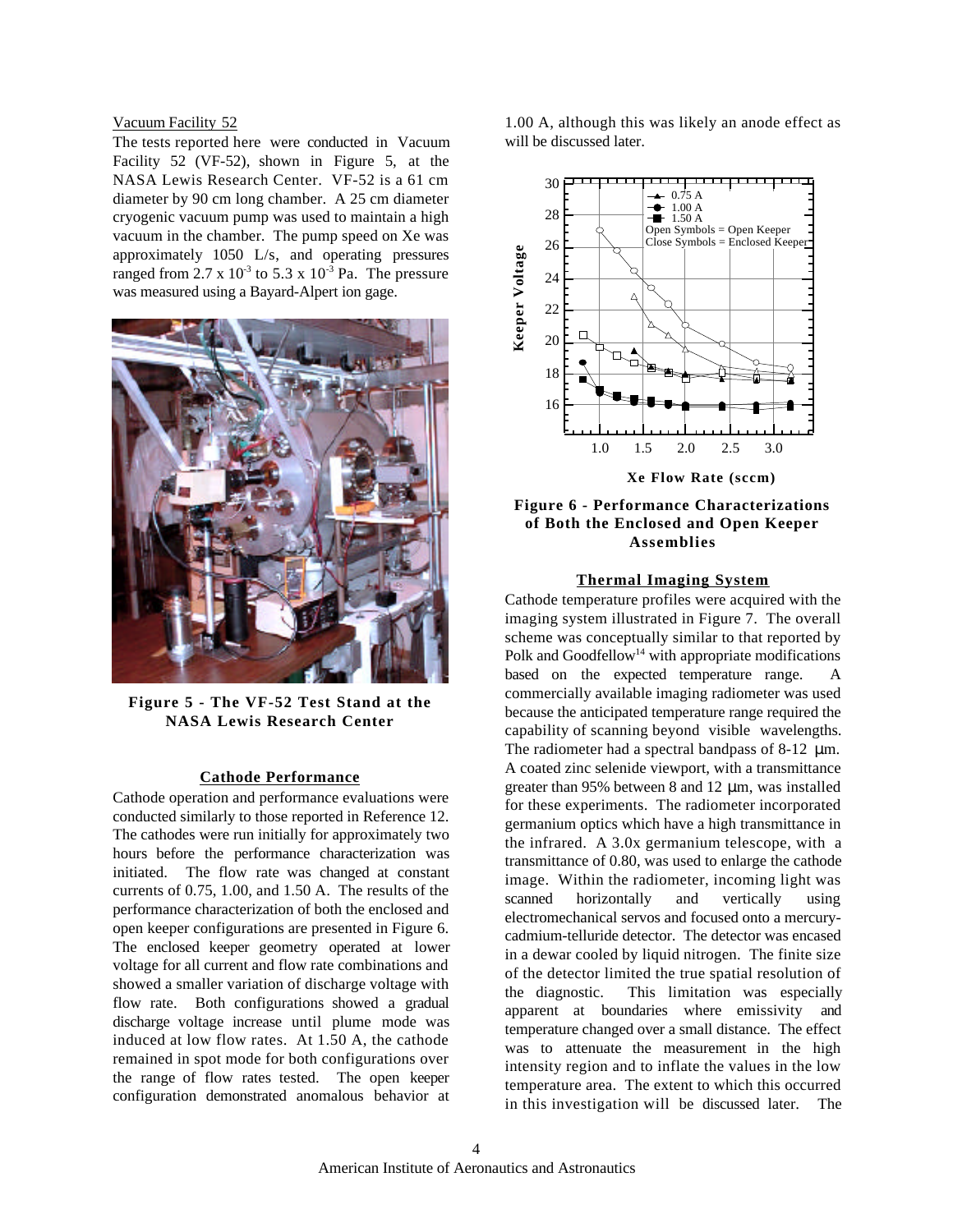system was rated for temperatures ranging from 0 to 1500 °C with selectable spans from 5 to 500 °C. Each of these temperature spans had a maximum dynamic range of 8 bits using the image averager.

The video output of the radiometer was connected to an 8 bit greyscale frame grabber board in a computer. The greyscale acquisition relied only on the luminance portion of the video signal. The resulting image on the computer had an intensity between 0 and 255 dependent upon the input luminance. The radiometer system attached a greyscale bar to the image as seen in Figure 8, which was used as a check of the linearity of the transfer function of the frame grabber board; a linearly increasing profile of the pixel intensity in the greyscale bar ensured that the radiometer output was being represented accurately on the computer. The line profile tool in the image acquisition package was used to evaluate the distribution of pixel intensity along a line drawn on the image. The pixel profile was related to the temperature profile through the transfer functions. For this investigation, only centerline profiles were acquired since the emitted radiation intensity depended only on the normal emittance; this technique minimized variation in the emittance due to geometric effects.



**Figure 7 - Thermography Experimental Set-Up**

#### Calibration of the Radiometer

Although the radiometer was capable of correcting for the estimated emittance of the cathode and the transmittances of the viewport and lenses, the images were left uncorrected for the following reasons: 1) uncertainty in the emittance of the target as a function of wavelength and temperature and 2) uncertainty in the true transmittance of the optics. Instead, the temperature profiles were compared with thermocouple data to provide a calibration. This method assumed that the thermocouples were in equilibrium with the cathode tube at the point of interrogation, that they were a negligible heat sink, and the temperature distribution was azimuthally symmetric, since the thermocouples were located opposite of the radiometer. Type R thermocouples were spot welded to selected locations on the cathode and keeper. Although the spot weld provided a low thermal resistance contact between the thermocouple and the cathode or keeper, the tendency of the thermocouple to act as a heat sink was mitigated by using 0.25 mm diameter wire. The assumption of azimuthal symmetry was taken for convenience, and the results of the destructive analysis of the 28,000 hour hollow cathode suggest a high degree of azimuthal symmetry for all the cathode properties.<sup>7</sup> The calibration procedure required at least two thermocouple references on each material in the field of view of the radiometer. With two temperature measurements, a slope and an offset were determined using Equation 1 for the transfer function between pixel luminance and temperature.

$$
T(x) = (p(x) - p_{\min}) \frac{(T_{\max} - T_{\min})}{(p_{\max} - p_{\min})} + T_{\min}
$$
 (1)

Essential to an accurate temperature calibration, position calibrations were performed using known references within the image. A scratch was placed in the enclosed keeper approximately 25.4 mm from the exit, and this reference point was visible as seen in Figure 8a-b (lower right quadrant of the keeper). The centerline of the keeper was kept free of marks to minimize alteration of the emitted radiation profile. For the open keeper geometry, the boundaries of the heater shield were used as reference. Figure 8c-d show the shield edges which exhibited similar definition throughout the testing conditions. The position calibration was saved to the computer viewport which provided the same scale for all the images collected during a test. Thermocouples were located roughly in the positions indicated in Figure 1 and 2. In the case of the enclosed keeper, only two thermocouples were required for calibration since the material properties were assumed to be uniform. One thermocouple was located on the side of the keeper within 1 mm of the end, and the other was approximately 26 mm upstream on the same side. The heater shield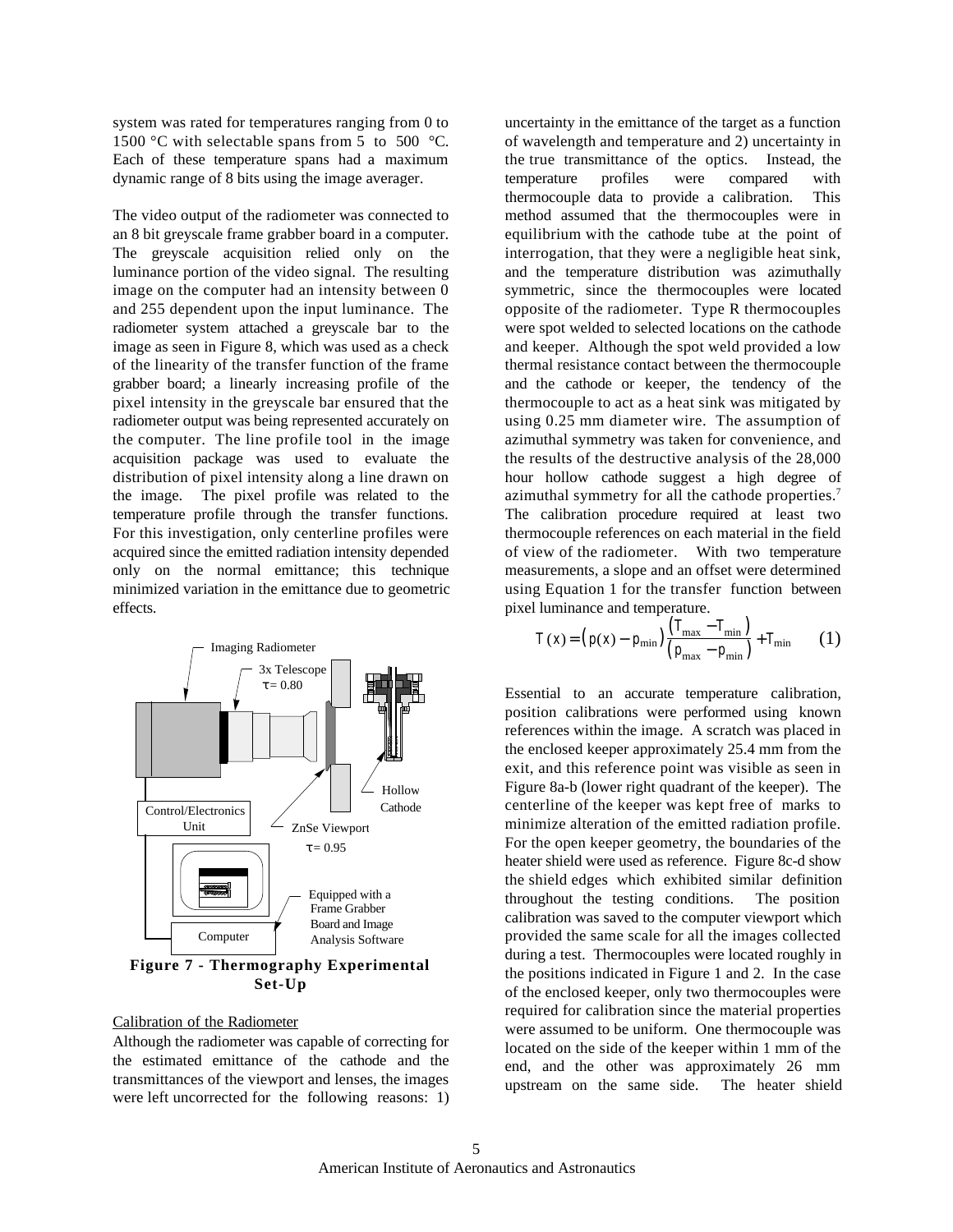

**Figure 8 - Raw Images from the Radiometer**

temperature profile was relatively constant for most of the preliminary tests. Consequently for the open keeper configuration, thermocouples were attached to the cathode tube near the orifice, immediately upstream of the heater, and approximately 26 mm upstream of the heater. These thermocouples enabled temperature profiles to be evaluated along the exposed section of the cathode tube.

### Profile Acquisition and Processing

Once the camera was sighted on the cathode or keeper and the spatial calibration was configured, data acquisition consisted of grabbing a frame and downloading the line profile. The frame grabber software was configured to average 10 images, which when combined with the four image average performed by the radiometer control package, yielded an overall averaging of 40 frames. Further averaging appeared to have a negligible impact on the smoothness of the line profiles. Images were acquired at all the conditions represented in the performance characterization (Figure 6). Temperatures and

operating conditions were recorded for reference and calibration of the image data.

The line profile data were recorded as a spreadsheet column. From the spatial calibration, position in the column was related to a location along the cathode or keeper centerline. Next, the pixel intensity was correlated to the thermocouple measurements. Thus by definition the line profiles matched the thermocouple data reported here. Figure 9 shows a line profile prior to temperature calibration. As mentioned earlier, sharp temperature gradients posed a limitation on the diagnostic, and Figure 9 illustrates the useful portion of the line profile.

## Error Analysis of the Temperature Measurements

An assessment of the uncertainty in the temperature profiles must include calibration, random, and systematic errors. The thermocouple readout was calibrated against a National Institute of Standards and Technology (NIST) traceable standard prior to the tests reported here. The ANSI tolerances for type R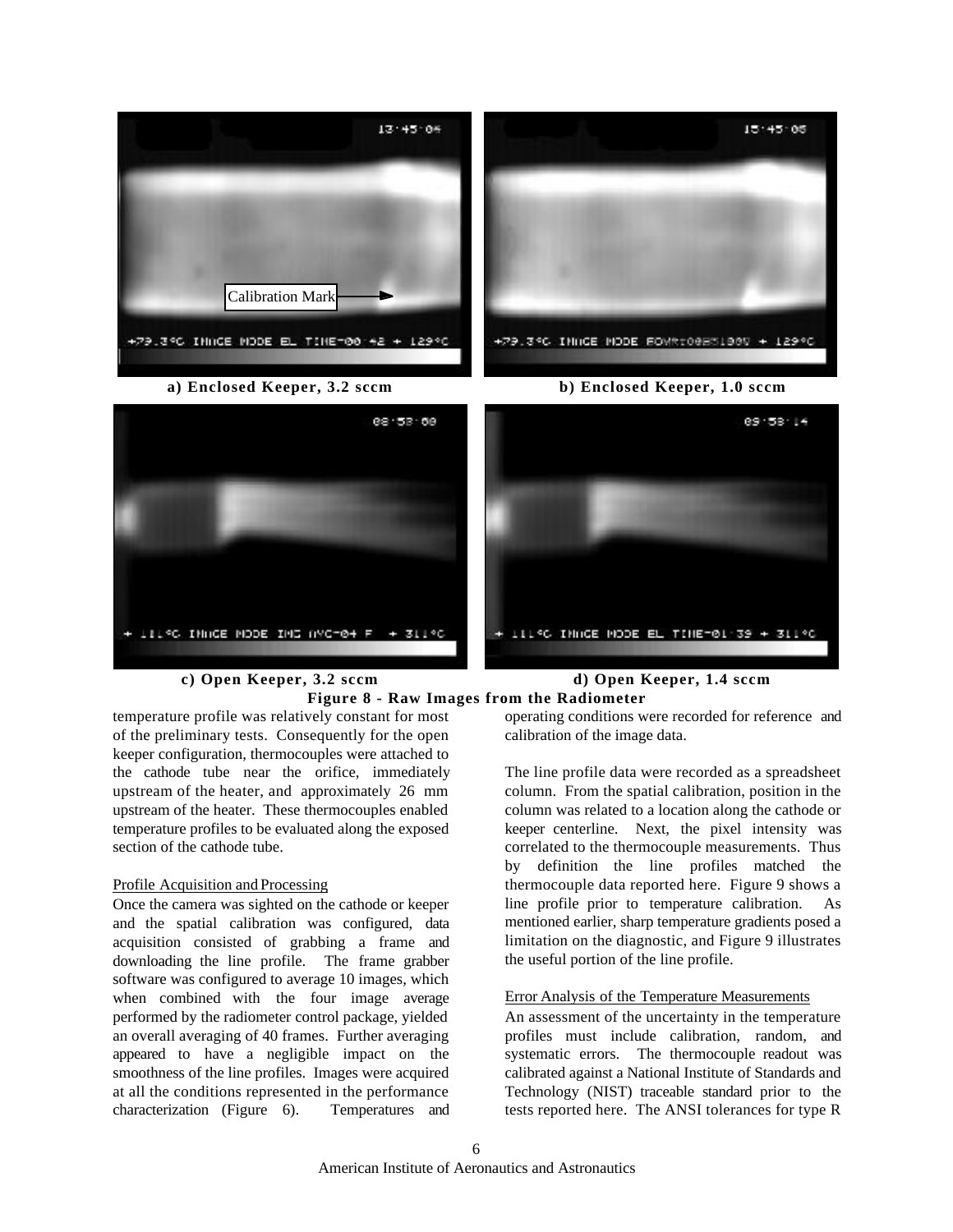thermocouples are  $\pm 1.4$  °C from 0 to 538 °C and  $\pm 0.25$  percent from 538 to 1482 °C.<sup>15</sup> Random errors in the thermocouple measurements were negligible since readout values never oscillated more than 0.5 °C during a sampling. The systematic errors in the calibration were discussed previously. In the worst case for the thermocouple attached to the orifice plate, the power conducted away from the site was on the order of 1000 times smaller than the discharge power and comparable to the radiative component in the absence of the thermocouple.<sup>16</sup> Consequently the calibration standard had an estimated uncertainty of less than 1 percent.



**Figure 9 - Sample Data From Radiometer**

Random fluctuations of the image data were minimized by averaging 40 frames for each measurement. Still as can be seen in Figure 9, a significant amount of scatter appeared in the line profiles. By averaging the data in the vicinity of each pixel, a relatively scatter-free profile was obtained. This technique was employed for the data reported here, resulting in a negligible random error.

Calibrating the image against thermocouple data eliminated the difficulty in obtaining a thorough characterization of the surfaces and optics which would be required to treat the radiometer output as an absolute measurement of the two-dimensional temperature field. The largest source of systematic error was associated with the inability of the radiometer to handle large temperature gradients in the

two-dimensional space of the image. This effect can be seen most clearly in Figure 8a-b. The keeper tube received radiated energy from the cathode and heat conducted away from the keeper orifice. Consequently, it was expected that the downstream end of the keeper would have the highest temperature with the radiation from the cathode a smaller contributor along the axis. The images indicated a sharp temperature decrease toward the downstream end. Consequently this portion of the profile was not used. Immediately upstream of the fall-off, the profile indicated an approximately linear increase in temperature toward the downstream end. Since the profile data near the downstream end of the tube were considered inaccurate, and one of the thermocouples used for calibration was located beyond the limits of the accurate data, a line fit, based on the slope of the downstream data, was used to extrapolate the profile to the calibration point. A similar method was adopted with the open keeper configuration because the thermocouple at the base of the cathode was outside of the field of view of the radiometer. The extrapolation occurred over a distance of approximately 4 mm for the open keeper configuration and 6 mm for the enclosed keeper. In both cases, the conditions across the extrapolation were expected vary gently. The span of thermocouple derived keeper temperature data (typically only about 30 °C) supports this expectation. Consequently, the uncertainty introduced by this method was expected to be small.

In conclusion, the calibration errors were found to be approximately one percent. Random errors in the radiometer system were negligible. Although systematic errors were potentially large, the extrapolation of the profiles was expected to yield only small uncertainties in the profiles.

#### **Thermography Results**

As stated previously, infrared images of the cathode assemblies were acquired at each of the conditions tested in the performance evaluation (see Figure 6). Representative data of the cathode tube temperature profiles is presented in Figure 10. The axial position has been adjusted for the benefit of the reader; zero indicates the exit plane of the cathode. The profiles presented are at a mass flow of 2.4 sccm and the flow rate where the transition to plume mode occurred. The profiles varied slowly as a function of flow rate. Thermocouple data are included for reference.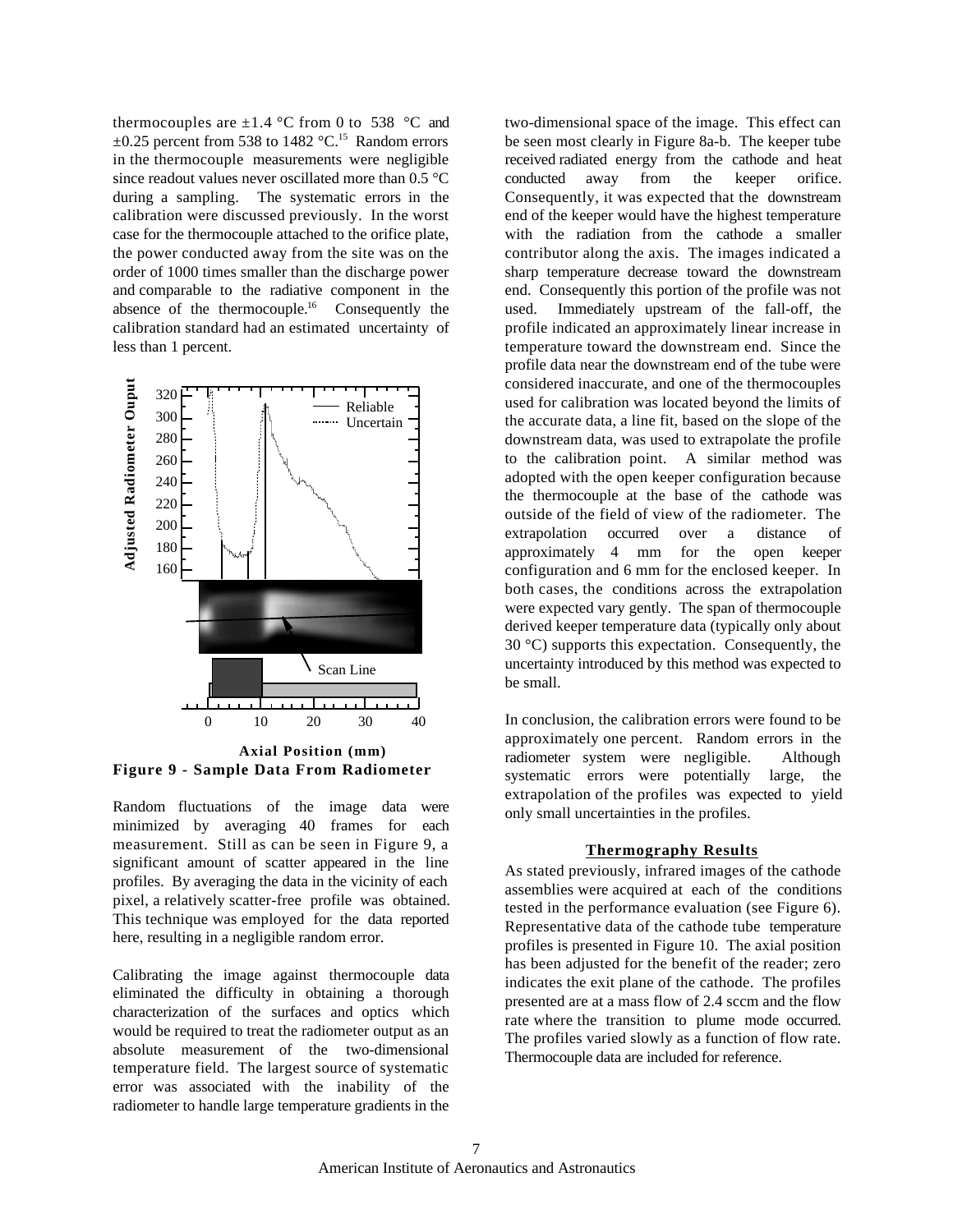

**the Open Keeper Assembly in Spot (2.4 sccm) and Plume Modes**

Figure 10a depicts the tube temperature profile for the open keeper geometry at 0.75 A. At -11 mm, the profile initially drops away sharply with distance from the orifice, and the slope gradually decreases in magnitude. The curvature gives an indication of the relative power losses due to radiative and conduction losses. A slight bump appears in the profile at approximately -18 mm. As will be discussed later, this appears to be a device-specific phenomenon. As seen in Figure 10b, the bump is absent from the profile at 2.4 sccm, which was the first data taken with the open keeper configuration. The phenomenon set in within two hours as indicated by the qualitative difference in profiles for 1.0 and 2.4 sccm. In all cases, the temperature profiles were undifferentiated with flow rate beyond 30 mm upstream of the orifice. The profiles at 1.00 and 1.50 A also show a significant difference between spot and plume modes. Although the attachment region on the insert extends upstream with decreasing flow rate,<sup>8</sup> the tube temperature was observed to scale with the flow rate. This will be discussed in terms of the anode (keeper) power deposition. Figure 11 depicts a comparison between the open-keeper assembly cathode and a geometrically similar cathode, designated SC9 here (AR3 in Reference 12), with a shorter tube and orifice length. The tube temperature decayed monotonically with distance from the orifice plate, indicating that the phenomenon observed with the open-keeper cathode was device-specific. The long tube employed with the open keeper also served the designed purpose of facilitating high temperature operation.

In addition to axial temperature profiles, orifice plate temperature data were collected with an optical thermometer. These data are presented in Figure 12. The anomalous behavior of the open keeper cathode at 1.00 A was again evident with the orifice plate operating as cool at 1.00 A as at 0.75 A; the enclosed keeper cathode exhibited more than a 50 °C decrease for the same change in current. Considering that the power consumption at 1.00 A was far greater than that at 0.75 A for the open keeper and the low operating temperature of the cathode, the input power must have been deposited to the keeper.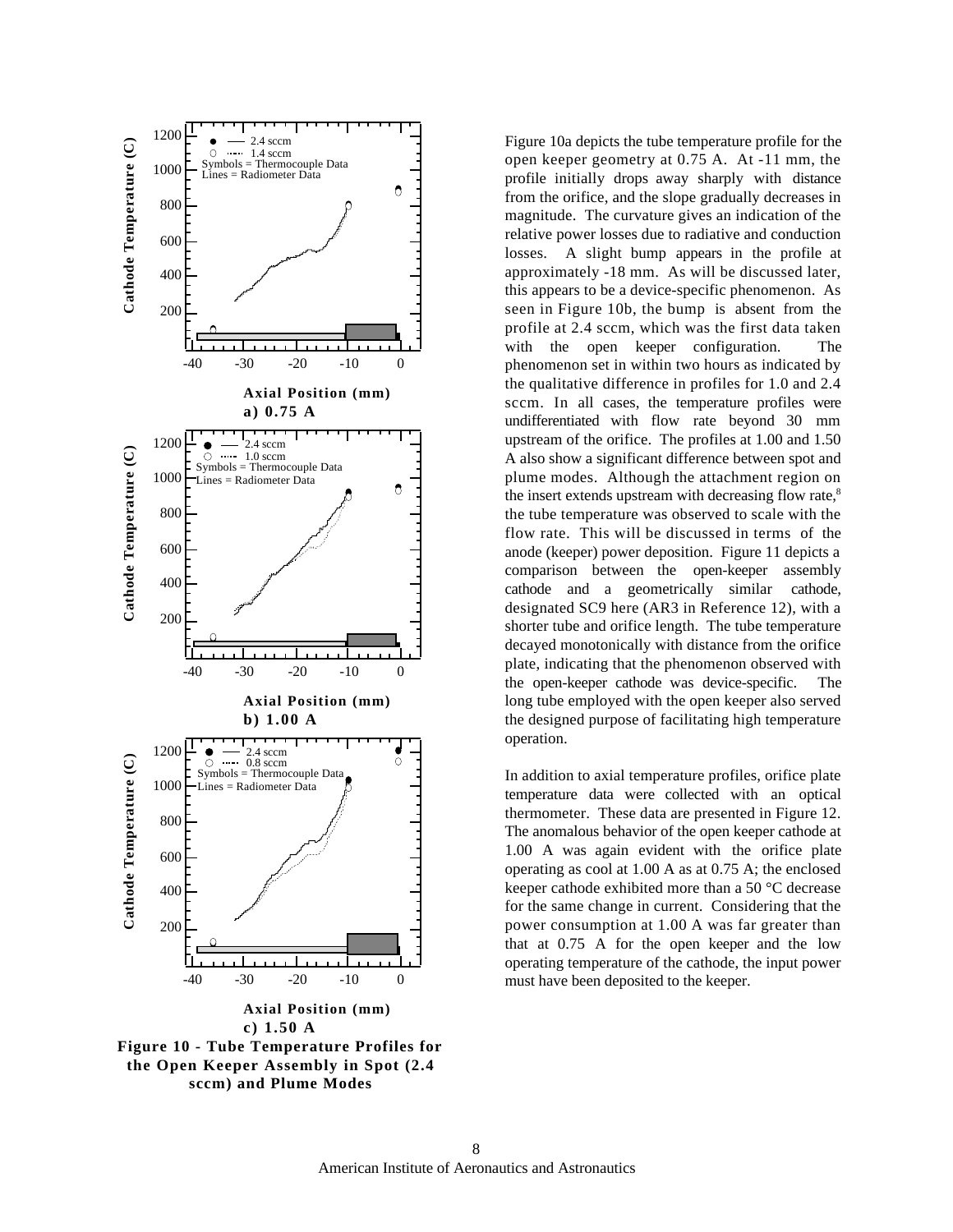

**Figure 11 - Temperature Profile Comparison with SC9 (AR3) at 0.75 A and 2.4 sccm.**



**Xe Flow Rate (sccm) Figure 12 - Orifice Plate Temperatures Measured with the Optical Thermometer**

The temperature data, shown in Figure 13, for the keeper in the open configuration support the conclusion that most of the anomalously large input power at 1.00 A was deposited in the anode. The keeper temperature increased monotonically with decreasing flow. At 1.00 A, the keeper temperature was comparable to that at 1.50 A. The general trends seen in Figure 13 were also present in the temperature profile data shown in Figure 14 for the enclosed keeper assembly. The onset of plume mode created a large increase in the mean temperature along the profile. The shape between -7 and -27 mm appears to reflect radiative heat transfer from the cathode tube;

the drop around 12 to 16 mm roughly corresponds to the location of the cathode heater shields which radiate considerably less than the cathode tube (Figure 11). The increase in keeper temperature beyond -27 mm was also seen in the raw images shown in Figure 8.



**Xe Flow Rate (sccm) Figure 13 - Keeper Temperature Variation for the Open Geometry Cathode**



**Axial Position (mm) Figure 14 - Variation of Enclosed Keeper Temperature Profiles at 0.75 A.**

# **Conclusions**

Examination of the enclosed keeper geometry was aimed at quantifying the benefits of this configuration for cathode performance and lifetime. Performance characterizations indicated that the enclosed keeper assembly operated more efficiently over the range of operating conditions. The discharge voltage was also relatively insensitive to flow rate except near the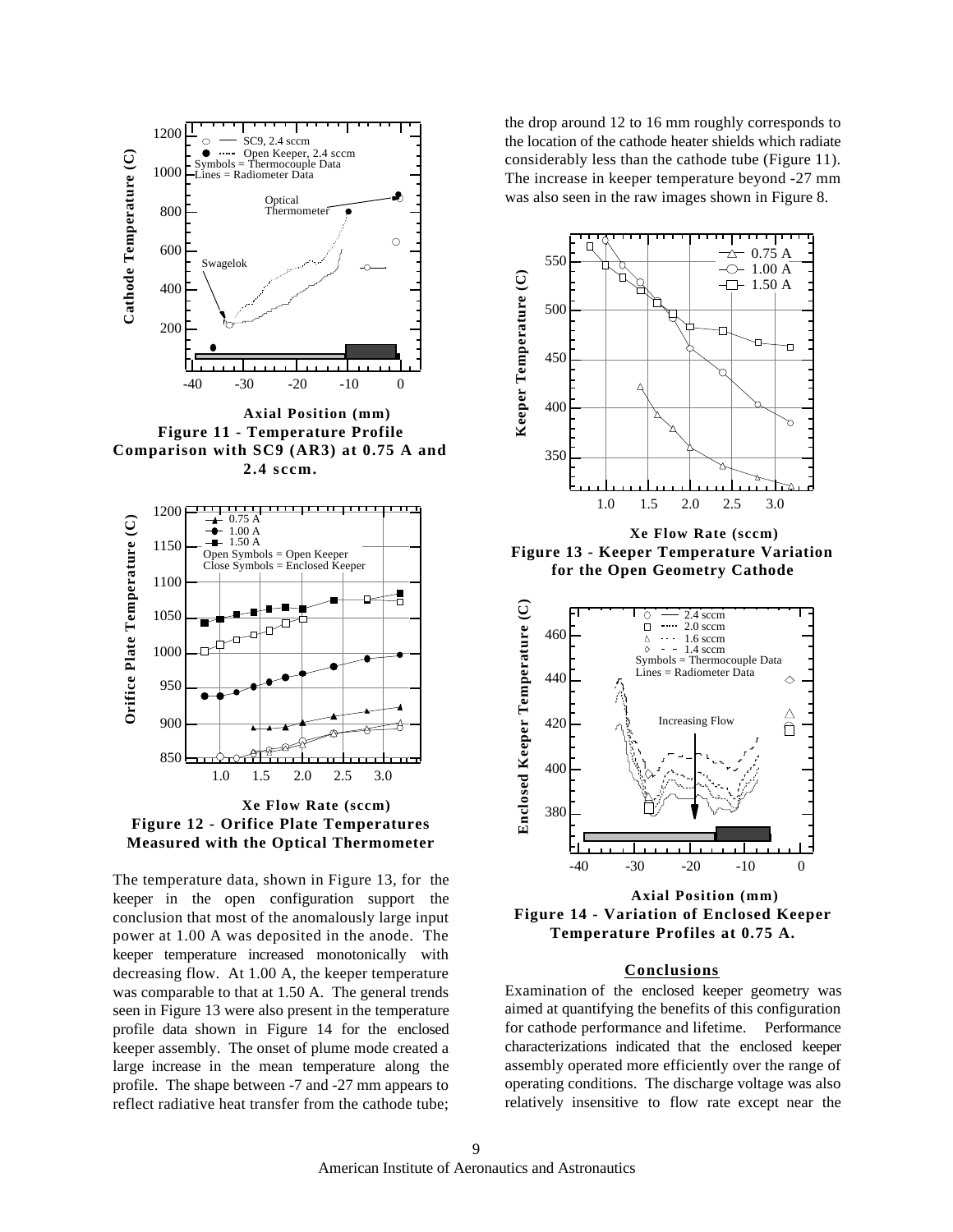threshold for the transition from spot to plume mode. Temperature profiles for the cathode tube exhibited a complex structure which appeared to be a devicespecific condition that developed over the course of several hours of operation. The temperature distribution along the enclosed keeper also exhibited a high degree of complexity, the nature of which was not full understood. The variation of keeper temperatures indicated an inverse relationship with mass flow rate and a strong proportionality with the current.

The results obtained with the imaging radiometer to date have been somewhat limited by the calibration method and the assumption of uniform emittance over a large temperature range. Refinement of the diagnostic would enable a determination of the surface emittance and reduce the uncertainty associated with the high temperature gradient regions. In addition, cutting optical ports in the enclosed keeper would enable cathode tube temperature measurements without significantly altering the environment created by the enclosed keeper. Both of these modifications to the diagnostic are the subject of future work.

### **Acknowledgments**

This work was performed at the NASA Lewis Research Center under Grant No. NGT-3-52311. The authors greatly appreciate the invaluable assistance provided by Michael Pastel, Ralph Jacko, Robert Roman, Timothy Sarver-Verhey, and George Soulas.

# **References**

 $\overline{a}$ 

<sup>1</sup> Patterson, M. J. and Oleson, S. R., "Low Power Ion Propulsion for Small Spacecraft," AIAA Paper No. 97-3060, *33rd AIAA Joint Propulsion Conference*, Seattle, WA, July, 1997.

<sup>2</sup> Patterson, M. J., Verhey, T. R., Soulas, G., and Zakany, J., "Space Station Cathode Design, Performance, and Operating Specifications," IEPC Paper No. 97-170, *25th International Electric Propulsion Conference*, Cleveland, OH, Aug. 1997.

<sup>3</sup> Patterson, M. J., Grisnik, S. P., and Soulas, G. C., "Scaling of Ion Thrusters to Low Power," IEPC Paper No. 97-098, *25th International Electric Propulsion Conference*, Cleveland, OH, Aug. 1997.

4 Siegfried, D. E. and Wilbur, P. J., "A Model for Mercury Orificed Hollow Cathodes: Theory and Experiment," *AIAA Journal*, Vol. 22, No. 10, Oct. 1984, pp. 1405-1412.

 $\overline{a}$ 

5 Van Noord, J., Gallimore, A., and Rawlin, V., "Numerical Thermal Model of a 30-cm NSTAR Ion Thruster," IEPC Paper No. 97-185, *25th International Electric Propulsion Conference*, Cleveland, OH, Aug. 1997.

6 Salhi, A., *Theoretical and Experimental Studies of Orificed, Hollow Cathode Operation*, Ph. D. Dissertation, 1993.

7 Sarver-Verhey, T. R., "28,000 Hour Xenon Hollow Cathode Life Test Results," IEPC Paper 97-168, *25th International Electric Propulsion Conference*, Cleveland, OH, Aug. 1997.

<sup>8</sup> Seigfried, D. E. and Wilbur, P. J., "Studies on an Experimental Quartz Tube Hollow Cathode," AIAA Paper No. 79-2056, *Princeton/AIAA/DGLR 14th International Electric Propulsion Conference*, Princeton, N.J., Oct.-Nov., 1979.

<sup>9</sup> Mirtich, M. J. and Kerslake, W. R., "Long Lifetime Hollow Cathodes for 30-cm Mercury Ion Thrusters," AIAA Paper No. 76-985, *AIAA International Electric Propulsion Conference,* Key Biscayne, FL, Nov. 1976.

 $10$  Groh, K. H., Walther, S. E., and Loeb, H. W., "Recent Neutralizer Investigations at Giessen University," AIAA Paper No. 76-989, *AIAA International Electric Propulsion Conference,* Key Biscayne, FL, Nov. 1976.

 $11$  Walther, S. E., Groh, K. H., and Loeb, H. W., "Experimental and Theoretical Investigations of the Giessen Neutralizer System," AIAA Paper No. 78- 706, *AIAA/DGLR 13th International Electric Propulsion Conference*, San Diego, CA, Apr. 1978.

<sup>12</sup> Domonkos, M. T., Gallimore, A. D., and Patterson, M. J., "Parametric Investigation of Orifice Aspect-Ratio on Low Current Hollow Cathode Power Consumption," AIAA Paper No. 98-3345, *34th AIAA Joint Propulsion Conference,* Cleveland, OH, July 1998.

<sup>13</sup> Sarver-Verhey, T. R., "Extended Test of a Xenon Hollow Cathode for a Space Plasma Contactor," NASA Contractor Report 195402, Nov. 1994.